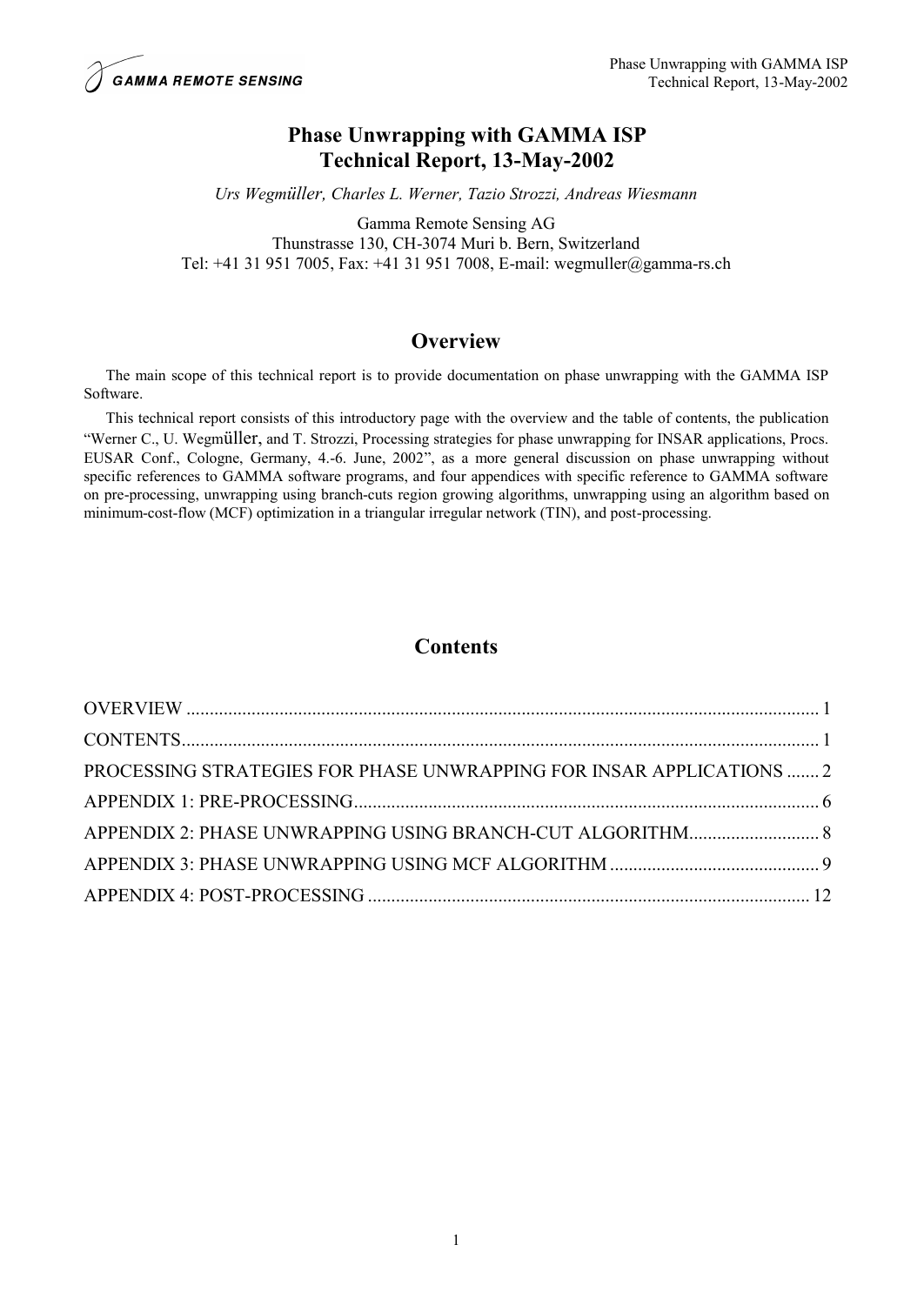# **PROCESSING STRATEGIES FOR PHASE UNWRAPPING FOR INSAR APPLICATIONS**

*Charles L. Werner, Urs Wegmüller, and Tazio Strozzi*

Gamma Remote Sensing AG

Thunstrasse 130, CH-3074 Muri b. Bern, Switzerland Tel: +41 31 951 7005, Fax: +41 31 951 7008, E-mail: cw@gamma-rs.ch

## **ABSTRACT**

One of the most challenging aspects in the successful application of SAR interferometry (INSAR) is unwrapping the interferometric phase. The difficulties arise in attempting to find global optimization procedures with the best possible cost criteria for data that are both noisy and incomplete. Recent progress in this problem includes introduction of network flow optimization, and the use of triangular irregular networks for sparse data. Interferograms differ greatly in the difficulty to unwrap depending on the interferogram fringe complexity and correlation. We examine the characteristics of these types and present phase unwrapping strategies for each of these.

## **1 INTRODUCTION**

The absolute unwrapped interferometric phase derived is directly proportional to the difference in path lengths for the SAR image pair. Applications of interferometry relate the unwrapped phase to geophysical parameters such as elevation, and deformation due to ice motion, surface subsidence, earthquakes, volcanic inflation/deflation, and tectonic motion [1,2]. The complex-valued interferogram values however, are known only modulo  $2\pi$  and must be unwrapped to obtain a quantitative interpretation.

Phase unwrapping is the process of restoring the correct multiple of  $2\pi$  to each point of the interferometric phase image.

For a well-behaved smooth phase field all the unwrapped phase differences between adjacent interferogram samples lie between  $-\pi$  and  $+\pi$ . When this is true, phase unwrapping is straightforward. The unwrapped phase can be evaluated by a simple pathindependent integration of the phase differences of adjacent wrapped phases, starting from a reference location and using the assumption that all phase differences are in the interval  $(-\pi, \pi)$ .

In actual interferograms phase unwrapping is more complicated because of phase steps outside the interval ( $-\pi$ ,  $\pi$ ). Causes for local phase gradients larger than  $\pi$ are:

1. **Phase Noise:** Temporal decorrelation, shadow and low SNR cause phase noise. For repeat-track interferometry temporal decorrelation is often the main cause.

- 2. **Phase Under-sampling**: The phase is undersampled when the phase gradient exceeds half a fringe (phase cycle) per sample. In the presence of phase noise the under-sampling already occurs at lower gradients.
- 3. **Phase Discontinuities:** In interferograms layover and discontinuous surface deformation (e.g. at sliding faults or at glacier rock interfaces) cause discontinuities in the interferometric phase.

## **2 PHASE UNWRAPPING ALGORITHMS**

One group of unwrapping algorithms poses the problem in terms of a solution of a two-dimensional partial differential equation. Among these is the leastsquares algorithm [3]. Intrinsically these methods are not developed for discontinuous functions. Consequently large deviations in the unwrapped phase occur in the vicinity of true phase discontinuities relating to physical features such as layover. Another characteristic of these methods is that the output phase can differs by values different than an exact multiple of  $2\pi$ .

## **2.1 BRANCH CUT ALGORITHMS**

The principle of branch cut algorithms is to restrict the integration through the image to paths with local phase differences in the interval  $(-\pi, \pi)$ . Summing the phase finite differences about short circular paths permits localization of discontinuities in the wrapped phase field. If the sum is non-zero, a so-called "residue" lies in the region. The residue value or "charge" can be positive  $(+1)$  or negative  $(-1)$  depending on the sign of the sum. Line segments (branches) are drawn between positive and negative residues in a systematic way to function as barriers during the path integration that cannot be crossed. This discharging of residues results in a consistent, path independent solution. The appearance of these cuts and the residues for a typical interferogram are shown in Figure 1. One can observe that most of the residues come in pairs that lie close together. This is due to phase noise that generates a pair of residues. The basic ideas of the *branch-cut* algorithms and a first implementation were presented by Goldstein [4]. Presently used implementations differ in the methodology used to determine the branch cuts.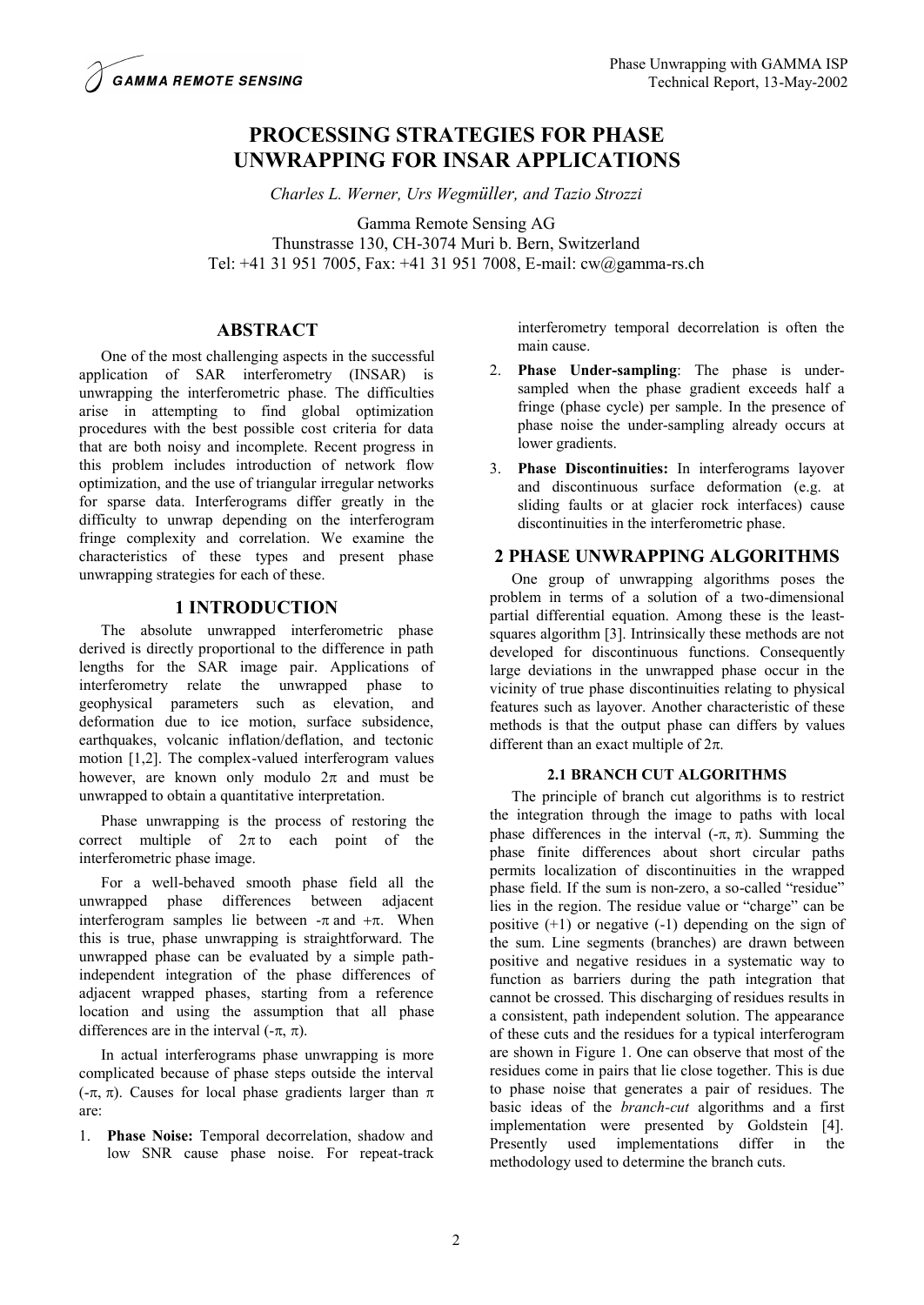**GAMMA REMOTE SENSING** 

In our implementation the branches form tree-like networks that have zero net charge. The goal of the algorithm is to connect residues in such a way that minimizes the net length of branches. Construction of a new tree begins by finding an unvisited residue and connecting to its nearest residue neighbor, regardless of sign. A line ("branch cut") is drawn connecting this residue to the neighbor. If the neighbor has not been visited previously, its charge is added to the net sum of charges for the current tree. If the tree is neutral, then the algorithm searches for a unvisited residue and constructs a new tree, otherwise, the regions around all the current tree residues are searched for new tree members. After a residue has been incorporated in a tree it is marked as visited such that its charge is not counted multiple times. The tree-building terminates when all residues in the interferogram have been visited.

Refinements of this algorithm have included modification of the search strategy in areas of low correlation, and the use of distance weighting of the data to optimize the tree structure. In the original implementation, many unnecessary cuts may be drawn that completely wall of areas. Our implementation incorporates existing trees into the current tree directly thereby reducing redundant branches.

In many cases our implementation of the branch-cut algorithm provides a robust and efficient unwrapping solution that works well for images with high correlation. Under certain conditions multi-looking of the interferogram or filtering can facilitate the unwrapping. Especially, when limiting the unwrapping to areas of higher coherence, respectively lower phase noise, the branch-cut solution is rather conservative, with few unwrapping errors.

The spatially incomplete solution is a significant limitation of the branch-cut solution. In the case of longer-time differential interferograms higher coherence is often restricted to relatively small, spatially disconnected urban areas. In such a case the operator supported bridging of the unwrapped phase can be tedious and uncertain. And, from the conceptual point of view, it is a disadvantage that the optimization is done on a local rather than on a global basis.

The demand for global optimization and automated and optimized unwrapping of disconnected areas of high coherence and the available advanced methodology in network flow optimization lead to the development of the minimum cost flow and triangulation network based phase unwrapping solution presented below.

#### **2.2 MINIMUM COST FLOW AND TRIANGULATION**

The minimum cost flow problem defines a network consisting of *nodes* and directed *arcs* that connect the nodes. Associated with each of the arcs are a *flow*, a *cost per unit flow*, and an *arc capacity*. Flow moves from *source nodes* to *sink nodes* through the network arcs.

Nodes that are neither sources nor sinks are *transshipment* nodes. The MCF problem solution gives the optimum flow in each of the arcs that minimize the total cost. The total cost is defined as the sum of costs for all the arc flows. In the MCF paradigm, flows are integer quantities. This problem has been extensively studied and efficient algorithms have been found and presented in the literature (e.g. Ahuja [7]). The application of minimum cost flow (MCF) techniques to phase unwrapping and thereby achieve a global optimization was first presented by Costantini [6].

In our formulation of the phase unwrapping problem in the network flow form, a node is associated with each of the local closed paths used to evaluate the residues. Source nodes are associated with the positive residues and sink nodes with the negative residues. Integer values of arc flow are equivalent to additional multiples of  $2\pi$  to add to the gradient derived from the wrapped phase. The pixels lie between the network arcs and nodes. When calculating the unwrapped phase by summing along the path, the gradient is adjusted if there is flow in the arc crossing the path of integration.

The cost per unit flow assigned to each arc is a critical parameter in the optimization process. The cost should be low at the place of a real discontinuity. Generally, it should rather be expensive to cause a phase jump in an area of low phase noise, and inexpensive in noisy regions. In our implementation weight factors in the interval  $(0.0, 1.0)$  can be indicated; for simplicity the costs are calculated in such a way that the coherence or a similar quantity can be used as weight factors.

Another important element for improving the unwrapping has been to generalize the network topology to be a triangulation network as was previously proposed by [8]. In our implementation a Delaunay triangulation is used [9]. Using the triangulation has several distinct advantages. Only those points that have reliable enough phase values are considered in the unwrapping. Areas of too high phase noise are not considered.

As was the intention, the combination of triangulation with the MCF algorithm permits robust phase unwrapping in many cases of isolated areas of high coherence. This is particularly advantageous in the case of long interval differential interferograms. An example of this is shown in Figure 2 where the discontinuous regions were correctly unwrapped without operator interaction. Another advantage of the triangular network is the two times higher density of the network which permits better localization of phase discontinuities leading to more precise unwrapping. The MCF solution is rather memory intensive. A special method was implemented to still permit unwrapping of very large interferograms. Figure 3 shows the use of adaptive thinning the input interferogram to reduce the total number of nodes. Regions of lower correlation and steep slopes have a denser triangle density compared with flat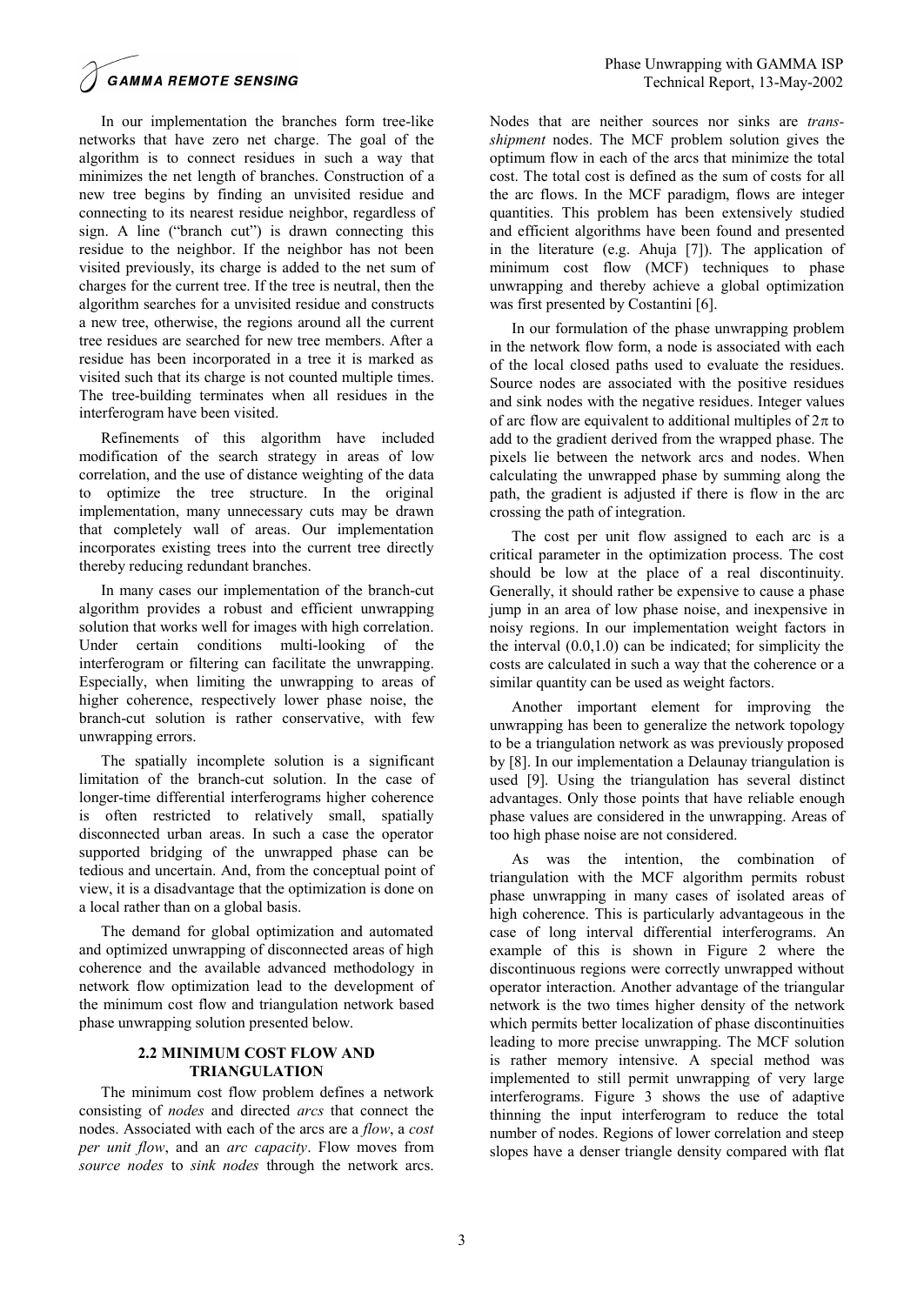## **GAMMA REMOTE SENSING**

high correlation areas. Patching is another approach to overcome the problem, but the optimization area is reduced to the patch size.

### **3 CONCLUSIONS**

In this paper we have reviewed several practical approaches to phase unwrapping that take into the account the characteristics of SAR interferograms including regions with very high noise and phase discontinuities. The introduction of the MCF and triangulation paradigms significantly improves the robustness and applicability of SAR interferometry to geophysical research. The commercial availability of these algorithms is leading to wide spread application in the user community.

### **4 REFERENCES**

- [1] P. A. Rosen et al., "Synthetic Aperture Radar Interferometry ", Proc IEEE, Vol. 88, 2000, pp. 333-382.
- [2] T. Toutin and L. Gray, "State-of-the-art of elevation extraction from satellite SAR data," ISPRS Journal of Photogrammetry and Remote Sensing, Vol. 55, 2000, pp 13-33.
- [3] H. A. Zebker and Yamping Lu, "Phase Unwrapping Algorithms for Radar Interferometry: Residue-Cut,

Least Squares, and Synthesis Algorithms" JOSA-A, Vol. 15, No. 3, 1997, pp 586-598.

- [4] R. M. Goldstein, H. A. Zebker, and C. L. Werner, "Satellite radar interferometry: two-dimensional phase unwrapping", Radio Science, Vol. 23, 1988, pp. 713-720.
- [5] C. W. Chen and H. A. Zebker, "Network approaches to two-dimensional phase unwrapping: intractability and two new algorithms", JOSA-A, Vol. 17, No. 3, 2000, pp. 401-414.
- [6] M. Costantini, "A novel phase unwrapping method based on network programming," IEEEE Trans. Geosci. Remote Sens. Vol. 36, 1998, pp. 813-8
- [7] R. K. Ahuja, T. L. Magnanti, and J. B. Orlin, "Network Flows: Theory, Algorithms, and Applications", Prentice-Hall, Englewood Cliffs, N. J., 1993.
- [8] P. A. Rosen and Mario Costantini, "A Generalized Phase Unwrapping Approach for Sparse Data", IGARSS Proceedings CDROM, IEEE, 1999.
- [9] Marshall Bern and David Eppstein, "Mesh Genertion and Optimal Triangulation", appears in Computing in Euclidean Geometry, Ding-Zhu Du and Frank Hwang (eds.), World Scientific, Singapore, 1992, pp. 23-90.



**Figure 1a:** Interferogram showing interferometric phase intensity weighted by the interferometric correlation. Areas of layover have low correlation and significant phase discontinuities. Phase display is  $2\pi$  per color cycle.



**Figure 1b:** Unwrapped interferometric phase showing residues (+: red, -: blue) and branch cuts (black). Note that most residues come in +/- pairs. Chains of residues occur along regions of lay-over. Phase display is  $10\pi$  per color cycle.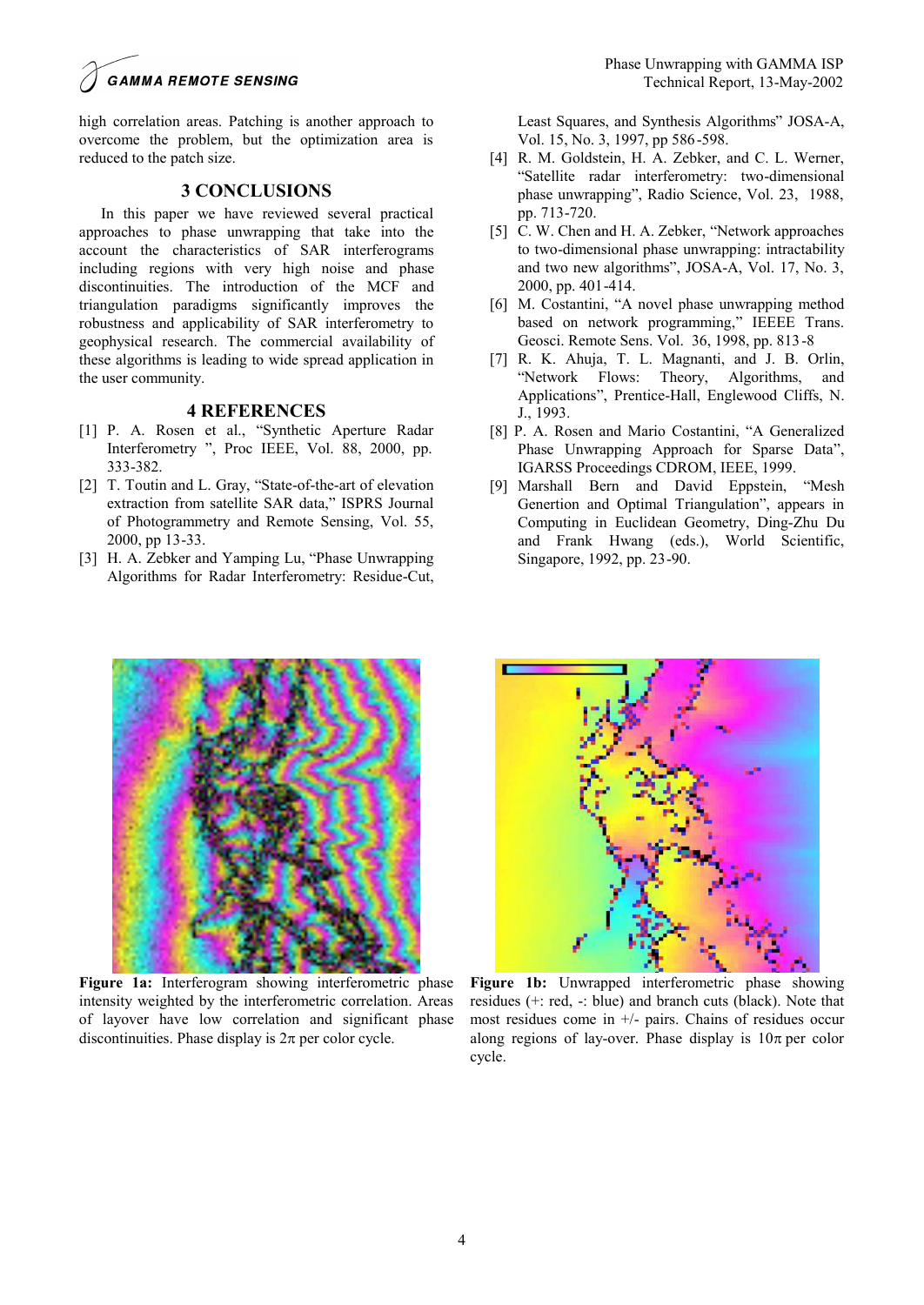

**Figure 2a:** "Correlation" map for a filtered differential interferogram. A linear scale in the range (0.0, 1.0) is used to display the "correlation" values.



**Figure 2b:** Interferometric phase after adaptive filtering. Phase displayed as  $2\pi$  per color cycle.

Phase Unwrapping with GAMMA ISP Technical Report, 13-May-2002



**Figure 2c:** Unwrapped interferometric phase using triangulation to connect regions. Phase displayed as  $10\pi$  per color cycle.



**Figure 3a:** ERS Tandem coherence over Las Vegas. A linear scale in the range (0.0, 1.0) is used to display the "correlation" values.



**Figure 3b:** Sampled unwrapped phase showing adaptively thinned unwrapped phase mesh. Phase displayed as  $20\pi$ per color cycle.



**Figure 3c:** Full unwrapped phase using sampled unwrapped data as model for the full interferogram. Phase displayed as  $20\pi$  per color cycle.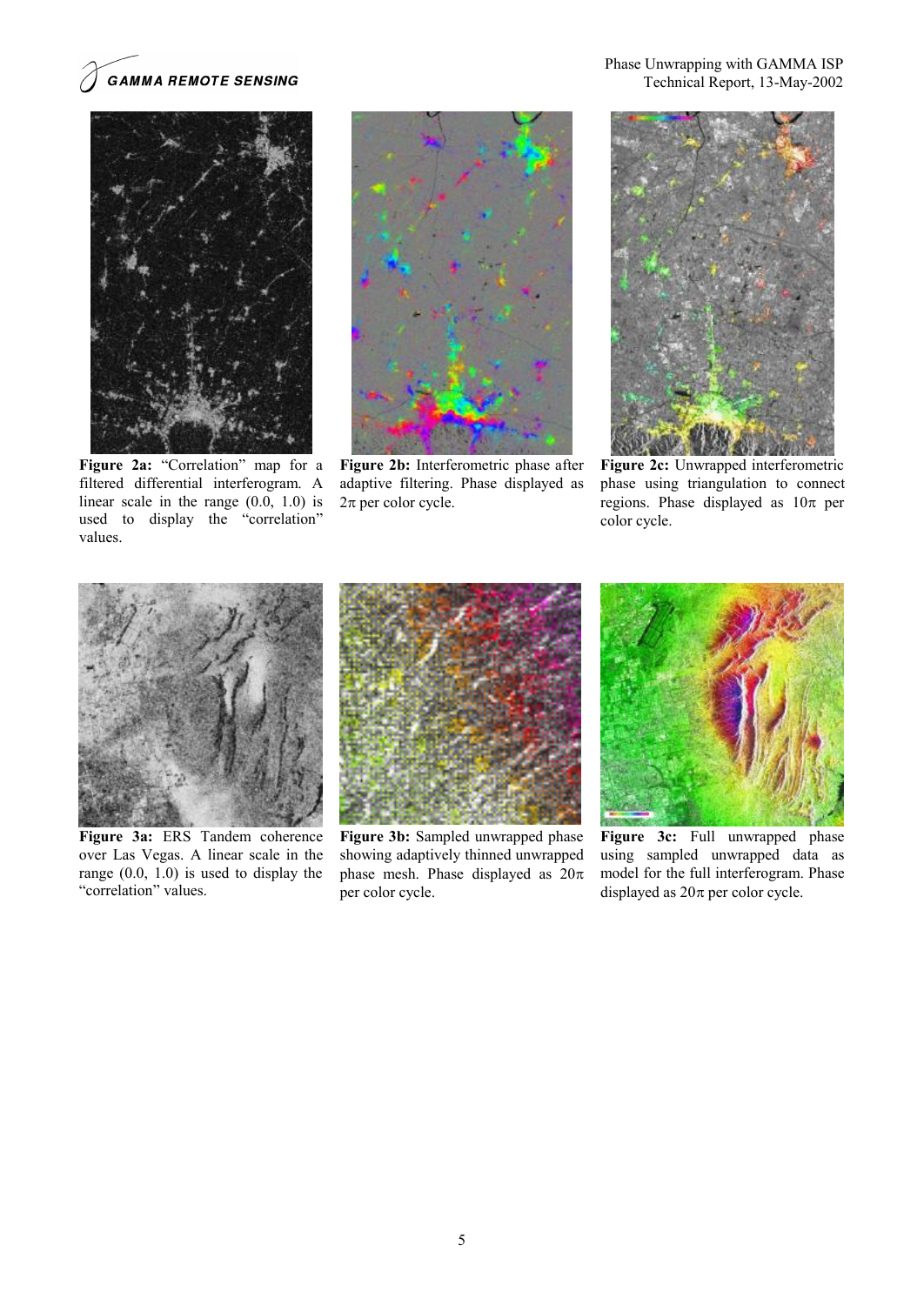

# **Appendix 1: Pre-Processing**

## **INTRODUCTION**

*Pre-processing* as we use it in this context is understood as steps in preparation of phase unwrapping. The pre-processing results in the input data sets for the phase unwrapping. Strictly speaking the phase unwrapping sequence generates an unwrapped phase image for the complex valued data set which contains the wrapped phases. Re-wrapping of the unwrapped phase should result again in the wrapped phase of the input data set. Consequently, steps which modify the phase by values different from a multiple of  $2\pi$  are not considered as phase unwrapping steps but as pre- or post-processing steps. A typical pre-processing step is filtering. The distinction between steps which are part of the preprocessing and unwrapping steps is not very sharp, though, because of the high flexibility and modularity of the approach. Multi-looking, for example, can also be considered as a part of the phase unwrapping if the unwrapped image in the multi-look geometry is used as phase model to unwrap the full resolution data.

The purpose of the pre-processing steps is to facilitate the phase unwrapping. This can be done by reducing the phase noise (multi-looking, filtering), by reducing the size of the data set (multi-looking, masking), and by reducing the complexity of the phase function through subtraction of a phase model (DINSAR). Furthermore, the estimation of the coherence or a similar measure for the phase noise is included in the pre-processing steps, as this measure may be used as a weighting function in the phase unwrapping

## **MULTI-LOOKING**

Multi-looking of the complex valued data set which contains the wrapped phases is a very important step to facilitate phase unwrapping. The main advantages of multi-looking are highly effective reduction of the phase noise, increased efficiency, and ability to unwrap very large data sets, with the last two resulting from the reduction of the data set sizes. Multi-looking is particularly adequate when unwrapping data sets which are at high spatial resolution such as 5-look ERS interferograms and 3-look JERS interferograms.

The main limitation of multi-looking is that the reduction in the sampling may cause under-sampling in the case of higher phase gradients. Consequently, multilooking is generally more appropriate for relatively smooth phase surfaces.

Multi-looking of complex and real valued data sets is supported by the ISP programs *multi cpx* and *multi real*. The same programs also support the inverse operation, i.e. the expansion of a data in the multi-looked geometry into the original geometry. This permits, for example, to apply a 2x multi-looking in range and in azimuth direction, to unwrap the multi-looked data set, and then to expand the unwrapped phases again to the original geometry. This expanded unwrapped phase can then be used as phase model to unwrap the data set at full resolution, which is supported by the ISP program *unw\_model*.

### **FILTERING**

The objective of filtering is to reduce phase noise but to maintain the spatial sampling. In the design of the filter function it should be considered that the interferometric phase cannot be assumed to be constant across the filter window.

Successful filtering results in a strong reduction of the number of residues which can reduce the complexity of the phase unwrapping problem and which can increase the phase unwrapping efficiency. Apart from the effect on the phase unwrapping another important reason for filtering is the actual reduction of the noise of the interferometric phase. Filtering of the complex valued data set is an attractive alternative to filtering of the real valued unwrapped phase, respectively of derived parameters as the terrain height or surface deformation.

Limitations of filtering include unwanted effects in the case of phase discontinuities (e.g. layover) and high phase gradients (loss of fringes) which may lead to phase unwrapping errors, and the increasing spatial dimension of the granular phase variation in the case of dominant noise.

Low-pass filtering is adequate for cases where the phase gradients are overall small. In the GAMMA ISP low-pass filtering is supported by the band-pass filtering program *bpf*. Alternatives, supported in the GAMMA ISP are a filter which is adaptive to the local phase slope (*adapt\_filt*) and a filter which applies a non-linear spectral filter with a filter function which is a function of the power spectrum (*adf*).

## **DINSAR**

The phase unwrapping problem in SAR interferometry is closely related to the co-existence of complex phase functions and phase noise. As complex phase functions we understand phase functions with high phase gradients and even discontinuities. For the wrapped phase image this results in under-sampling for parts of the image. Multi-looking and filtering address the reduction of the phase noise, which can be done quite successfully in the case of relatively simple phase functions. The objective of using differential interferometric techniques as a pre-processing step to phase unwrapping is to reduce the complexity of the phase image. Subtracting a simulated topographic phase component from an interferogram of a hilly terrain typically permits to reduce the residual phase values to a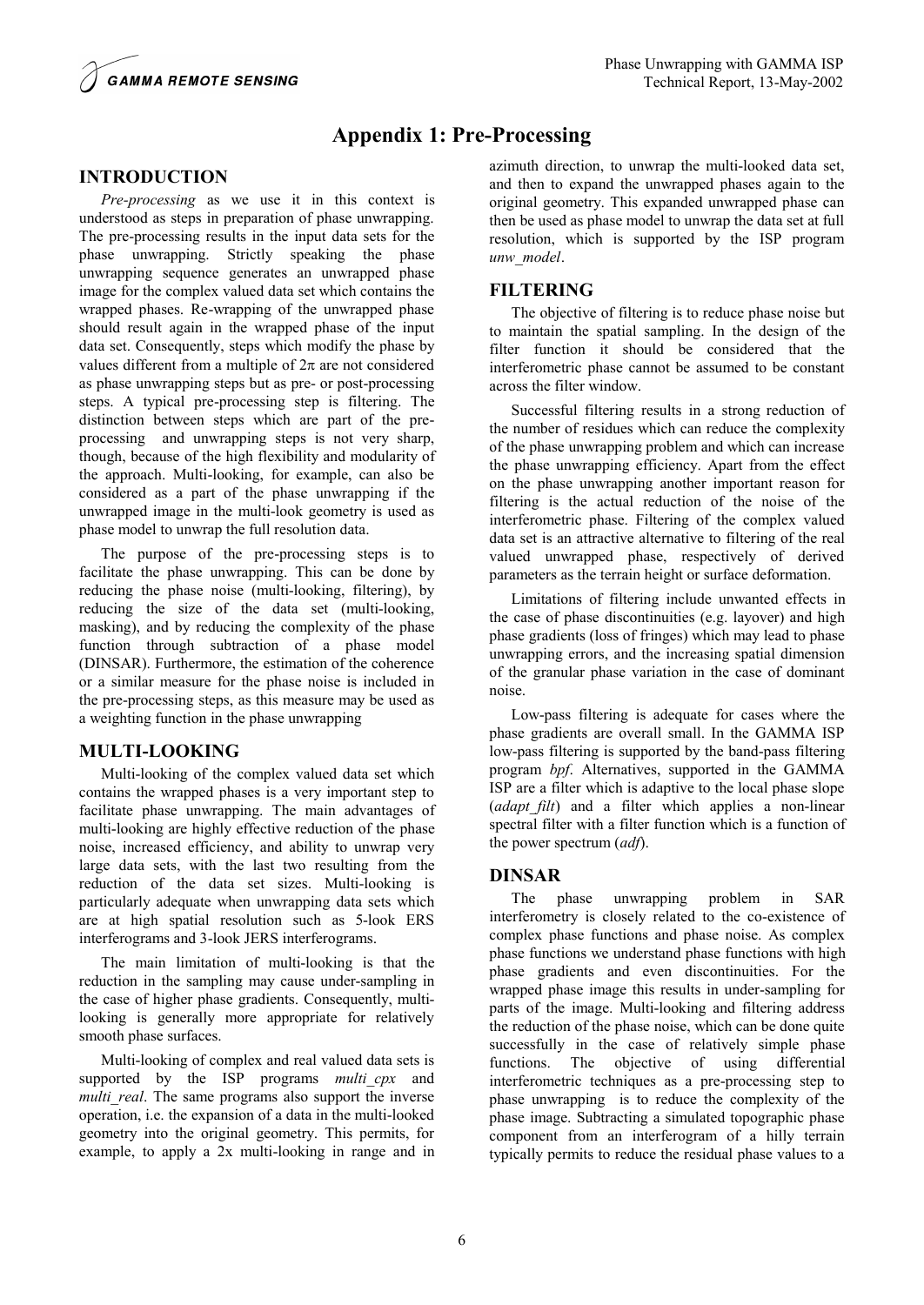small number of phase cycles. One clear advantage is, that stronger multi-looking and filtering may be applied to a differential interferogram with a relatively smooth phase surface. The resulting differential interferogram can be expected to be simpler to unwrap, which is in practice often the case, but not always.

A complete set of tools for differential interferometric processing is part of the GAMMA DIFF&GEO package.

#### **COHERENCE AND PHASE NOISE**

The degree of coherence is defined as the magnitude of the normalized interferogram **g**, defined as the normalized complex correlation coefficient of the complex backscatter intensities *s1* and *s<sup>2</sup>*

$$
\gamma = \left| \frac{\left\langle s_2 s_1 \right|^* \right\rangle}{\sqrt{\left\langle s_1 s_1 \right|^* \left\langle s_2 s_2 \right|^* \right\rangle}} \right|,
$$

with the brackets  $\langle x \rangle$  standing for the ensemble average of x. The variance of the estimate of the interferometric phase  $\delta$  is reduced by coherent averaging over a set of looks, which are statistically independent samples of the resolution element. Under the assumption that the *N* looks have the same statistics the maximum-likelihood estimator of the phase becomes:

$$
\hat{\phi} = a \tan \left( \frac{\Im(\sum_{k=1}^{N} s_{2}(k) s_{1} * (k))}{\Re(\sum_{k=1}^{N} s_{2}(k) s_{1} * (k))} \right).
$$

The Cramer-Rao bound on the standard deviation of the interferometric phase  $\sigma_{\phi}$  (reached asymptotically for

large number of looks N) is a function of the degree of coherence,

$$
\sigma_{\phi} = \frac{1}{2N} \frac{\sqrt{1-\gamma^2}}{\gamma}.
$$

The coherence depends on radar system and data processing parameters, geometric parameters, and parameters related to the target. Random dislocation of the individual scatterers between the two acquisitions of an interferometric image pair reduces the degree of coherence.

The basic philosophy of the GAMMA software concerning coherence estimation is that the estimate should be as much as possible independent of processing parameters. The same coherence shall be estimated independent of the multi-looking used for the interferogram calculation. Consequently, coherence should never be estimated from a filtered interferogram.

In the context of phase unwrapping we are not primarily interested in the above defined coherence but in a measure for the phase noise of the interferogram we want to unwrap. Filtering has an effect on the phase noise. A parameter to characterize the phase noise of a filtered interferogram is obtained by applying the coherence estimation program to the filtered interferogram. This measure is adequate for further use in the phase unwrapping; sometimes we call it "effective coherence" or "coherence" but it should not be called coherence. The advantage of this measure is the more direct characterization of the phase noise of the actual interferogram to be unwrapped. The disadvantage is that such values depend on the processing which makes it necessary to more carefully verify thresholds etc. used in the unwrapping.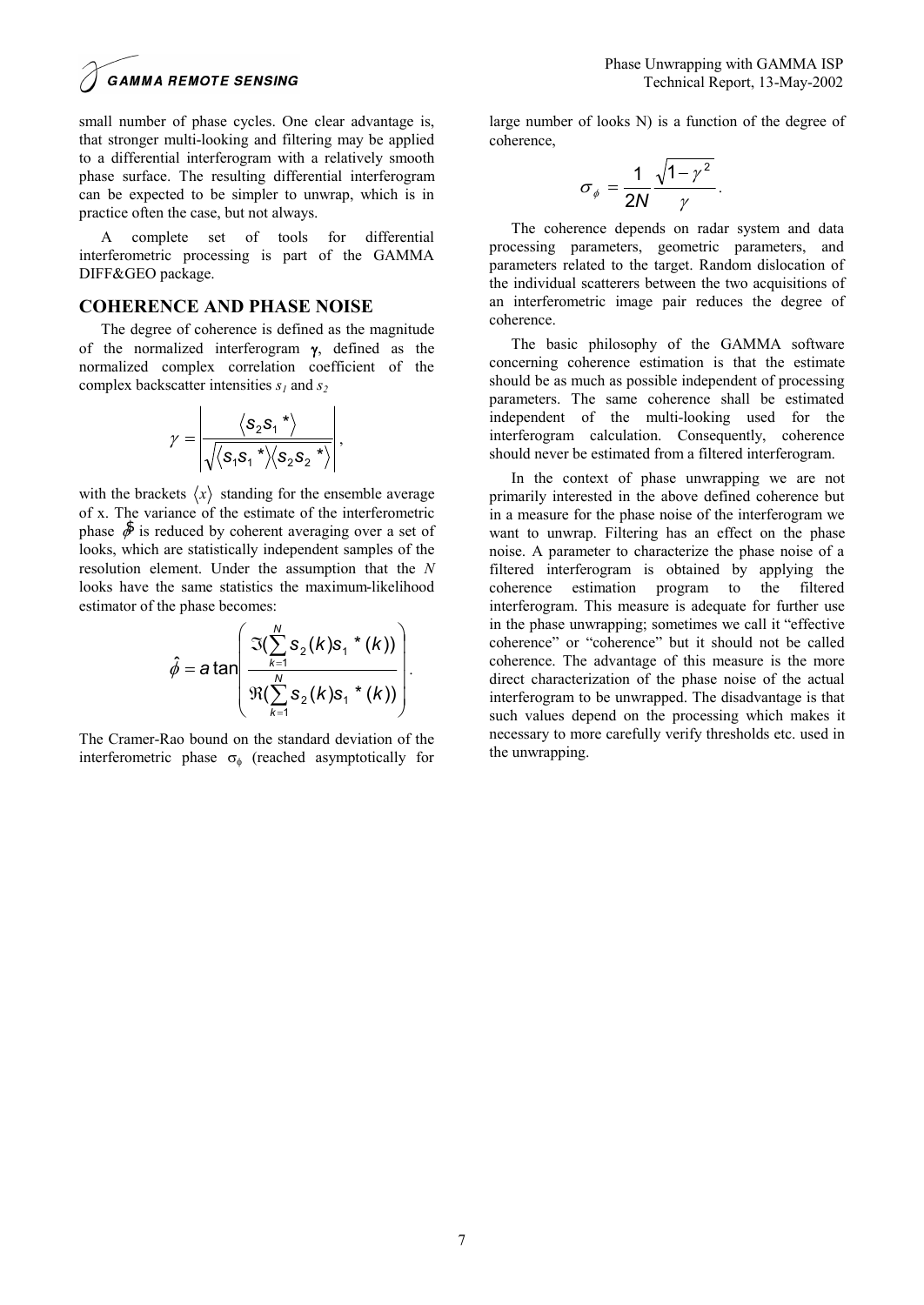# **Appendix 2: Phase Unwrapping using Branch-Cut Algorithm**

## **INTRODUCTION**

The principle of branch cut algorithms is to restrict the integration through the image to paths with local phase differences in the interval  $(-\pi, \pi)$ . Summing the phase finite differences about short circular paths permits localization of discontinuities in the wrapped phase field. If the sum is non-zero, a so-called "residue" lies in the region. The residue value or "charge" can be positive (+1) or negative (-1) depending on the sign of the sum. Line segments (branches) are drawn between positive and negative residues in a systematic way to function as barriers during the path integration that cannot be crossed. This discharging of residues results in a consistent, path independent solution.

## **PROCESSING STEPS**

### **Pre-processing**

Pre-processing may include steps to reduce the complexity of the problem and phase filtering. For more discussion of the different possibilities it is referred to Appendix 1.

### **Masking low correlation areas**

Areas of low "coherence" (i.e. below a user-specified threshold) are not included in the phase unwrapping due to too high phase noise. Such areas of low correlation are masked using the program *corr\_flag*. A phase unwrapping flag file is generated containing the low correlation mask as well as further information which will be determined later on.

### **Neutrons**

Neutrons may be used to guide branch cuts through regions of layover and to exclude layover from unwrapping (*neutron*). The use of neutrons is optional. Neutrons are treated by the unwrapping code as residues with no charge. Therefore, these points are included in branch cuts but do not contribute to the net charge of a tree. Adding neutrons based on image intensity will cause lay-over to be excluded from unwrapping because a dense network of branch cuts will occur if any charged residues are present. The layover area is detected simply by backscattering which is more than a user specified factor higher than the average backscattering. The neutrons are written to the phase unwrapping flag file.

### **Determination of residues**

Residues are locations around which a closed integral of the phase differences (assuming phase differences are in the interval  $[-\pi,\pi]$ ) leads to a non-zero result. Such location lead to inconsistencies in the phase unwrapping process. Residue locations are determined using one of the programs *residue\_cc* and *residue* and are written to the phase unwrapping flag file. *residue\_cc* differs from *residue* in that the phases of pixels in the masked (low coherence) areas are assumed to be zero which significantly reduces the total number of residues while maintaining the total charge of the area.

### **Connection of residues through neutral trees**

In a next step positive and negative residues are "discharged" through "neutral trees". During the unwrapping of the interferometric phase no neutral trees will be crossed. Therefore, the result will be independent of the path chosen for the unwrapping.

In our two implementations (*tree\_gzw*, *tree\_cc*) the branches form tree-like networks that have zero net charge. The goal of the algorithms is to connect residues in such a way that minimizes the net length of branches. Construction of a new tree begins by finding an unvisited residue and connecting to its nearest residue neighbor, regardless of sign. A line ("branch cut") is drawn connecting this residue to the neighbor. If the neighbor has not been visited previously, its charge is added to the net sum of charges for the current tree. If the tree is neutral, then the algorithm searches for a unvisited residue and constructs a new tree, otherwise, the regions around all the current tree residues are search for new tree members. The tree-building terminates when all residues in the interferogram have been visited.

Refinements of the algorithm have include modification of the search strategy in areas of low correlation, and the use of distance weighting of the data to optimize the tree structure. In the original implementation, many unnecessary cuts may be drawn that completely wall of areas. *tree cc* incorporates exiting trees into the current tree directly thereby reducing redundant branches.

## **Unwrapping of interferometric phase**

The phase unwrapping is started at a user-defined location (default location is the image center) and continued by region growing for the entire area connected to the starting location avoiding low correlation areas and without crossing neutral trees (*grasses*). The phase unwrapping flag file contains the information which area was unwrapped. The unwrapped interferometric phase is written to a real valued data file.

### **Construction of bridges between disconnected areas**

The unwrapping may be continued in areas disconnected from the already unwrapped area by constructing bridges between unwrapped and not unwrapped locations. Very often the two locations connected by the bridge are assumed to be on the same ambiguity. If that is not the case the desired multiple of  $2\pi$  difference can be indicated. To construct the bridges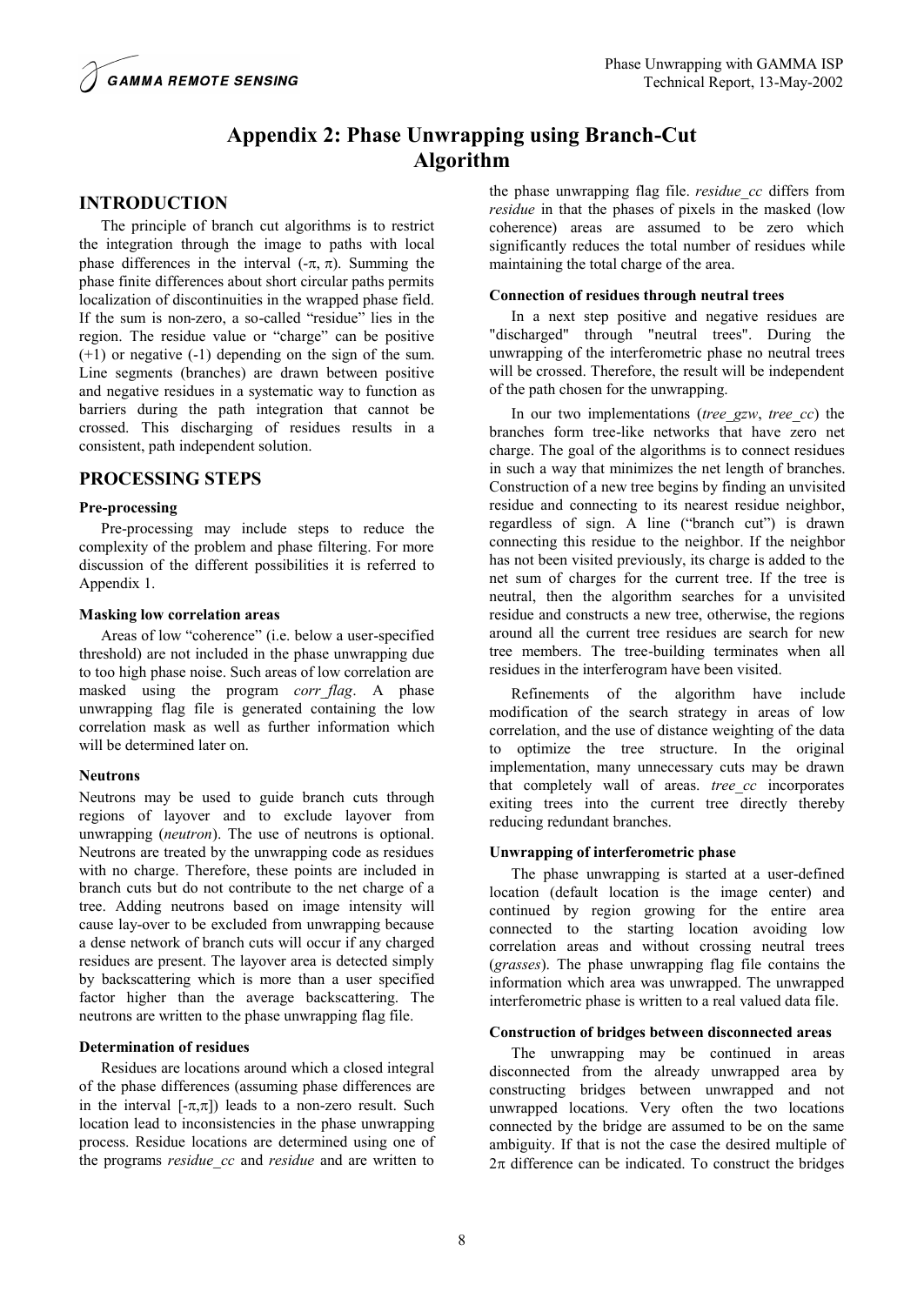**GAMMA REMOTE SENSING** 

a SUN rasterfile is generated (*rastree*) to display the wrapped phases (darker colors) together with the already unwrapped phases (brighter colors) which allows to edit the "bridges file", an ASCII file with the content as shown below. The bridges are then used to unwrap the phase in the disconnected areas. The same procedure can be repeated with new bridges to unwrap further disconnected areas.

| Unwrapped location |     | Wrapped location |     | Offset    |
|--------------------|-----|------------------|-----|-----------|
| column             | row | column           | row | in $2\pi$ |
| 458                | 913 | 430              | 923 |           |
| 612                | 405 | 655              | 398 |           |

Example of "brides file" with two bridges.

#### **Post-processing**

Post-processing may include operator correction of the flag file to avoid phase unwrapping errors which occurred, filtering of the unwrapped phase, and interpolation of the unwrapped phase to fill in gaps. For more discussion of the different possibilities it is referred to Appendix 4.



Flow chart for Phase Unwrapping using Branch-Cut Algorithm. *Italic font* refers to GAMMA ISP program names

### **EXAMPLE FOR PHASE UNWRAPPING USING BRANCH-CUT ALGORITHM**

The task is to unwrap the flattened interferogram a\_b.flt.

As pre-processing steps the interferogram is adaptively filtered and an "effective correlation", a\_b.flt.sm.cc, is estimated :

adf a\_b.flt a\_b.flt.sm a\_b.flt.sm.cc 750 .3

The filtered interferogram has the same format as the unfiltered interferogram. Typical exponent parameters for *adf* lie in the range of .2 to .5. For the phase unwrapping it is necessary to have an estimate of the local fringe quality after filtering. Because of the degree of filtering varies over the image, *adf* estimates the local phase standard deviation after filtering and converts this to an "effective correlation" which will then be used in the unwrapping.

The next steps are to generate the unwrapping flag file and mask areas of low "effective correlation", to add neutrons, and to determine and add the residues. Then the branch-cuts are determined (using *tree cc* or *tree\_gzw*) and the phase is unwrapped without crossing any branch-cuts starting at a user-defined location (default location is the image center) and continued by region growing for the entire area connected:

corr\_flag a\_b.cc a\_b.flt.sm.flag 750 0.25

neutron a\_b.pwr1 a\_b.flt.sm.flag 750 6.0

residue a\_b.flt.sm a\_b.flt.sm.flag 750

tree\_cc a\_b.flt.sm.flag 750

grasses a\_b.flt.sm a\_b.flt.sm.flag a\_b.flt.sm.unw 750

The real valued data file a\_b.flt.sm.unw contains the unwrapped interferometric phase which can be displayed, for example, using disrmg.

To unwrap the unfiltered interferogram a\_b.flt.sm.unw can be used as a model:

unw\_model a\_b.flt a\_b.flt.sm.unw a\_b.flt.unw 750

In the same step a phase offset can be introduced to set the phase at a reference location to an indicated reference value.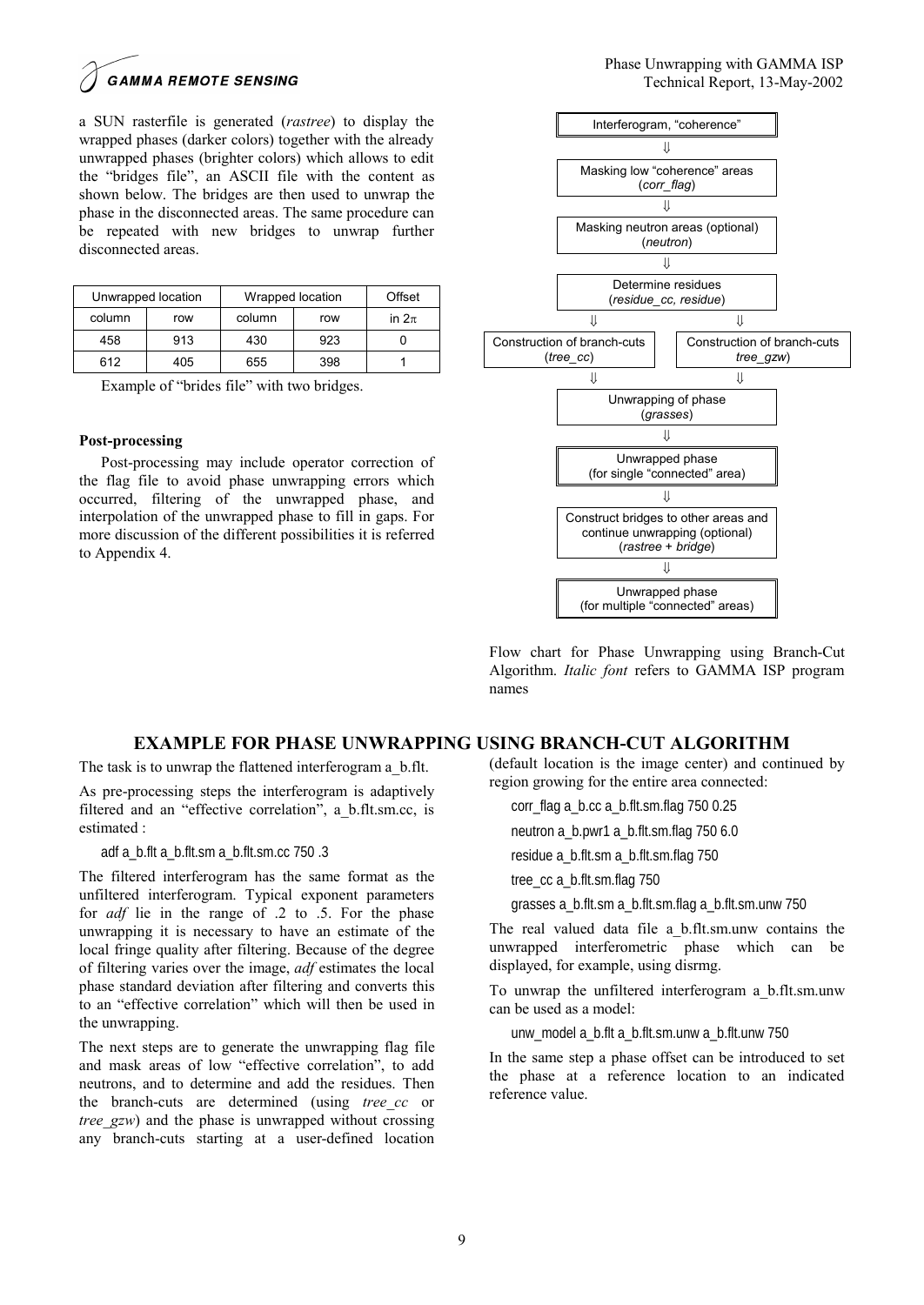## **INTRODUCTION**

**GAMMA REMOTE SENSING** 

The demand for global optimization and automated and optimized unwrapping of disconnected areas of high coherence and the available advanced methodology in network flow optimization lead to the development of the minimum cost flow (MCF) and triangular network based phase unwrapping solution.

In our formulation of the phase unwrapping problem in the network flow form, a node is associated with each of the local closed paths used to evaluate the residues. Source nodes are associated with the positive residues and sink nodes with the negative residues. The network is not a rectangular network but an triangular irregular network (TIN) which is more flexible, for example in the case of disconnected areas of high coherence. The pixels lie between the network arcs and nodes. When calculating the unwrapped phase by summing along the path, the gradient is adjusted if there is flow in the arc crossing the path of integration.

The cost per unit flow assigned to each arc is a critical parameter in the optimization process. The cost should be low at the place of a real discontinuity. Generally, it should rather be expensive to cause a phase jump in an area of low phase noise, and inexpensive in noisy regions. In our implementation weight factors in the interval  $(0.0, 1.0)$  can be indicated; for simplicity the costs are calculated in such a way that the coherence or a similar quantity can be used as weight factors.



Flow chart for Phase Unwrapping using MCF Algorithm. *Italic font* refers to GAMMA ISP program names. If no validity mask is used the phase unwrapping is straight forward using the single ISP program *mcf*.

## **PROCESSING STEPS**

#### **Pre-processing**

Pre-processing may include steps to reduce the complexity of the problem, for phase filtering, and to reduce the data volume to a size which permits global optimization. For more discussion of the different possibilities it is referred to Appendix 1.

#### **Generation of validity mask**

The phase unwrapping validity mask is used as a tool to mask areas where the phase values shall not be considered in the MCF optimization. The validity mask is a SUN raster or BMP file with NULL (0,0,0) values for pixels which shall not be considered in the MCF phase unwrapping. It is generated using the program *rascc\_mask*. A file of type float, for example a coherence image, is used and values below an indicated threshold are set to NULL (0,0,0) in the output rasterfile. The use of a validity mask is optional. To use a validity mask is recommended for data with predominantly high phase noise, as in the case of long-term differential interferograms.

One advantage of using a validity mask is that the number of values considered in the unwrapping is reduced. This reduction can be further increased by reducing the sampling (*rascc\_mask\_thinning*). This "thinning" of the points considered in the phase unwrapping is done adaptively to the phase variation (noise, gradient). In areas of low phase variation sparser sampling is possible, which allows to increase the efficiency of the MCF phase unwrapping.

The masking and adaptive sampling reduction can result in a significant reduction of the number of samples which have to be considered in the MCF optimization. Apart from the gain in efficiency this also allows to apply real global optimization (i.e. without patch processing) for relatively large interferograms.

#### **Phase unwrapping using MCF and triangulation**

Phase unwrapping using a triangular network and MCF optimization is done using the program *mcf*. A validity mask and a weighting function can be provided.

In the case of complete data sets without gaps the "filled triangulation mesh", in other cases the "Delaunay triangulation" should be selected for the definition of the triangular network.

Processing in a single patch is preferred for the global optimization done in this case. If the indicated memory requirement is larger than the available memory of the computer it is recommended to reduce the size of the patches, otherwise the optimization may be very time consuming (if swap space is used). In this case the processing and optimization is done in multiple patches.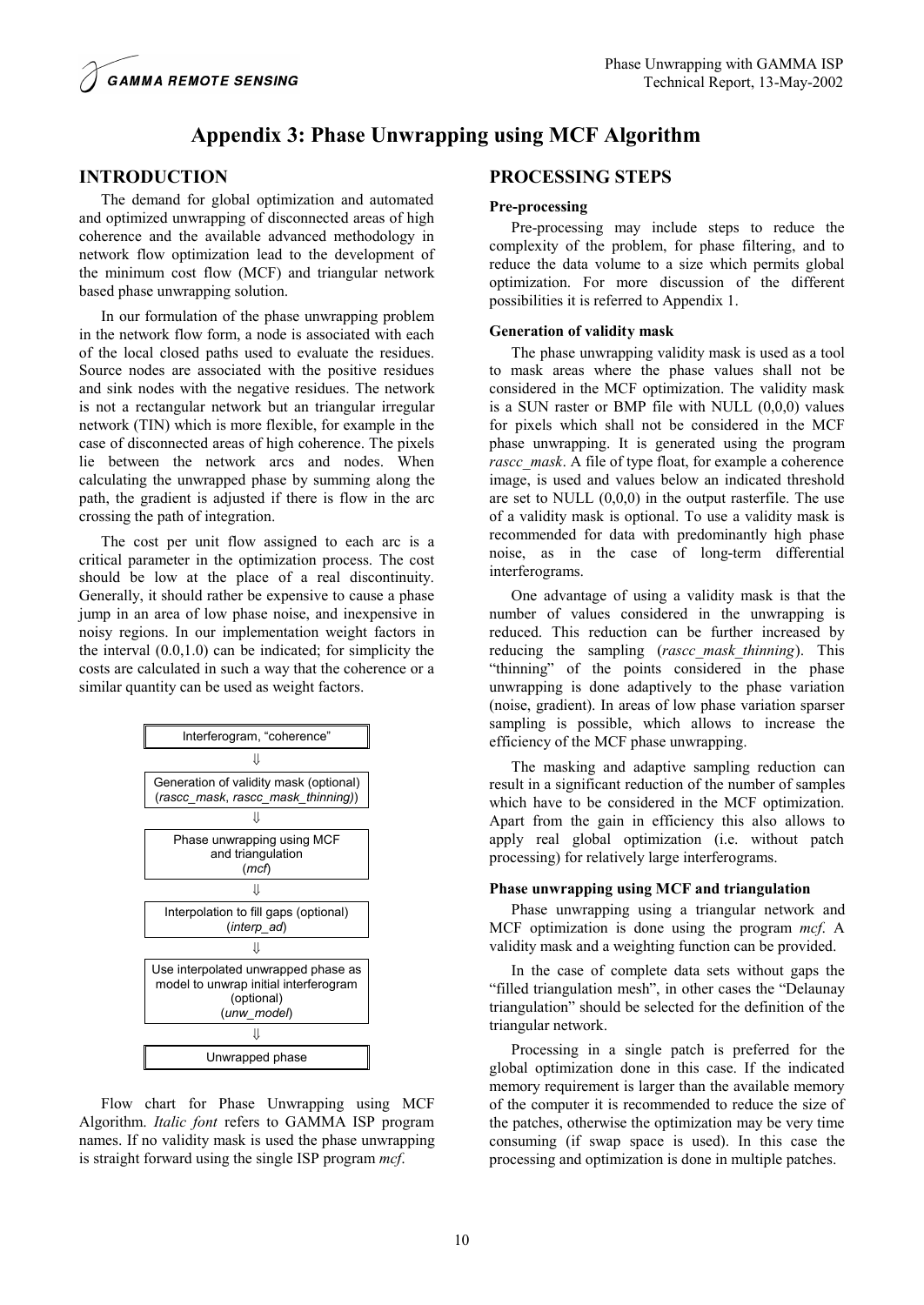

#### **Interpolation to fill gaps**

The gaps in the unwrapped phase image can be filled by interpolation. An interpolator with an adaptive window size is used (*interp\_ad*), i.e. for the filling of small gaps a small window is used, for the filling of larger gaps a larger window. This allows to avoid unwanted filtering as would occur with a constant, and therefore relatively large, window size.

#### **Use interpolated unwrapped phase as model to unwrap initial interferogram**

The unwrapped phases are recalculated from the complex valued interferogram (*unw\_model*) assuming

## **EXAMPLES FOR PHASE UNWRAPPING USING MCF ALGORITHM**

#### **Interferogram with generally high coherence**

A possible processing sequence for the unwrapping of an interferogram with generally high coherence such as used in the generation of an interferometric DEM from ERS Tandem data, consists of a 2x2 multi-looking of the 5-look complex valued interferogram, the coherence estimation in multi-looked interferogram, the MCF phase unwrapping step using a "filled triangulation mesh", multiple patches and the coherence as weights, and the expansion of the unwrapped phase image to the original geometry:

multi cpx a\_b.flt a\_b.off a\_b.flt2 a\_b.off2 2 2

cc\_wave a\_b.flt2 - - a\_b.cc2 2456 5 5

mcf a\_b.flt2 a\_b.cc2 - a\_b.unw2 2456 0 0 0 - - 4 4 256

multi\_real a\_b.unw2 a\_b.off2 a\_b.unw a\_b.off -2 -2

In the case of unwrapping errors filtering of the multilooked interferogram and using a validity mask are the first attempts to resolve the problem.

that the phase values in the model correspond to the correct unwrapped phase within the interval  $(-\pi,\pi)$ . The resulting unwrapped phase meets the condition that rewrapping of the unwrapped phase results in exactly the phase of the complex interferogram, except for a constant offset which can be defined through the phase indicated for the reference location.

#### **Post-processing**

Post-processing may include filtering of the unwrapped phase, and interpolation of the unwrapped phase to fill in gaps. For more discussion of the different possibilities it is referred to Appendix 4.

### **Long-term differential interferogram with isolated islands of high coherence**

A possible processing sequence for the unwrapping of a long-term differential interferogram with only relatively small isolated islands of high coherence, consists of a adaptive filtering and estimation of an "effective correlation", generation of a validity mask, and the MCF phase unwrapping step using a "Delaunay triangulation", a single patch and the "effective coherence" as weights:

adf a\_b.flt a\_b.flt.sm a\_b.flt.sm.cc 2100 .3 64 7 2

rascc\_mask a\_b.flt.sm.cc a\_b.pwr 2100 1 1 0 1 1 0.25 0.1 0.9 1. .35 1 a\_b.mask.ras

mcf a\_b.flt.sm a\_b.flt.sm.cc a\_b.mask.ras a\_b.flt.sm.unw 2100 1

In the case of unwrapping errors modifications to the filtering (for example multiple application of adf) and to the masking are the first attempts to resolve the problem. In the case of insufficient memory adaptive thinning may be used to maintain global optimization.